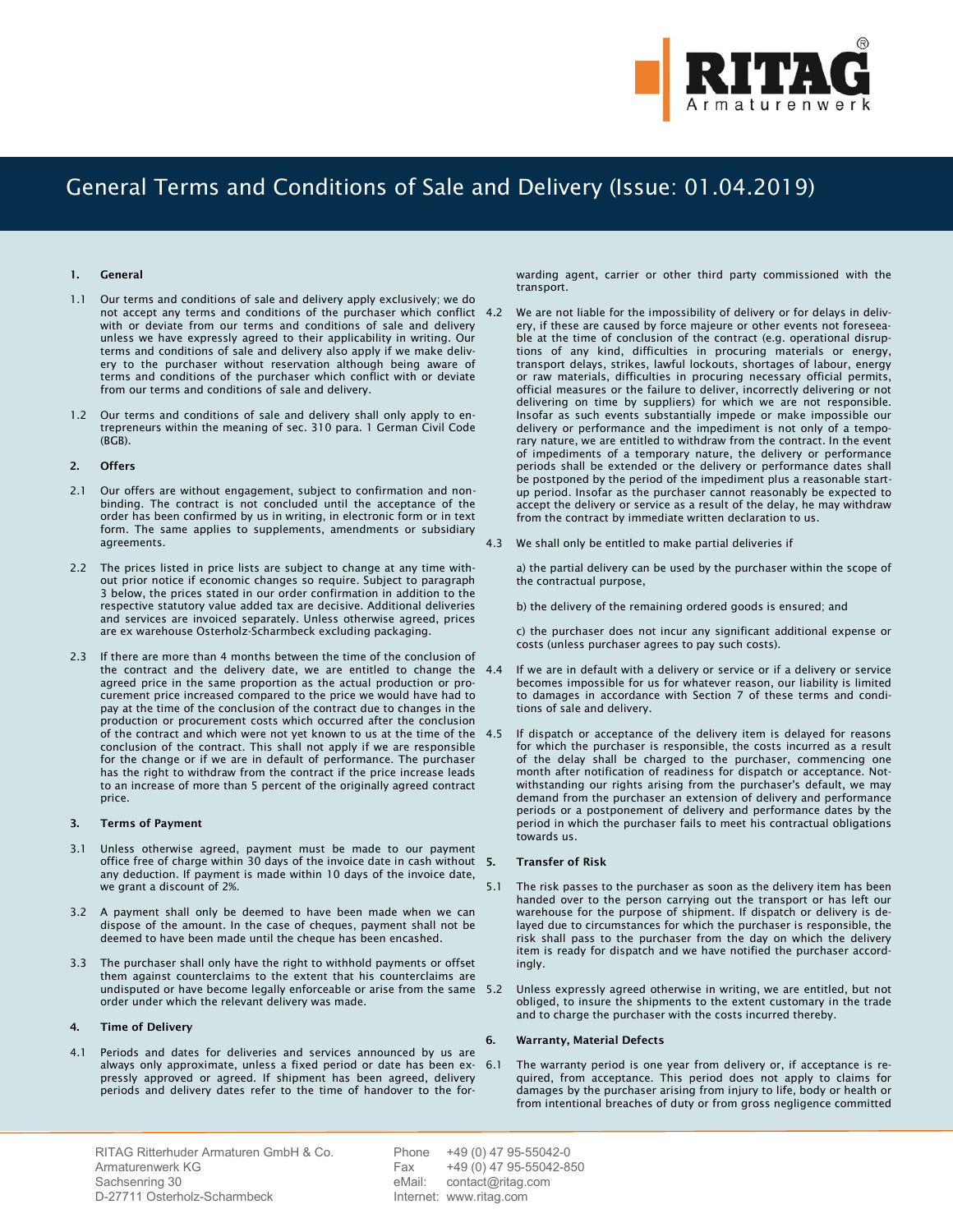

by us or our vicarious agents. These claims become time-barred in accordance with the statutory provisions.

- 6.2 The delivery item must be diligently inspected immediately after delivery to the purchaser or to the third party designated by the purchaser. With regard to obvious defects or other defects which would have been recognizable in an immediate, careful inspection, it shall be deemed to have been approved by the purchaser if we do not receive a written notice of defect within 7 (seven) working days from delivery. With respect to other defects, the delivery item shall be deemed to have been approved by the purchaser if we do not receive the notice of defect within 7 (seven) working days after the time at which the defect became apparent; if the defect would have been recognizable at an earlier point in time under normal use, this earlier point in time shall, however, be decisive for the commencement of the notice period. At our request, a rejected delivery item shall be returned to us carriage paid. In the event of a justified defect-related complaint, we reimburse the costs of the most inexpensive shipping route from the agreed place of delivery.
- 6.3 In the event of material defects of the delivered goods, we are entitled and obliged, at our option within a reasonable period of time, to rectify the defect or deliver a replacement. In the event of failure, i.e. impossibility, unreasonability, refusal or unreasonable delay of the rectification or replacement delivery, the purchaser may withdraw from the contract or reduce the purchase price accordingly.
- 6.4 If a defect is based on our culpable fault, the purchaser may claim damages under the conditions specified in Section 7.
- 6.5 In the event of defects in components of other manufacturers which we cannot remedy for licensing or actual reasons, we shall, at our discretion, assert our warranty claims against the manufacturers and suppliers for the account of the purchaser or assign them to the purchaser. Warranty claims against us for such defects attributable to manufactures and/or suppliers only exist under the further prerequisites of and in accordance with these general terms and conditions of sale and delivery and on condition that the judicial enforcement of the aforementioned claims against the manufacturer or supplier was unsuccessful or is futile, e.g. due to insolvency. For the duration of a legal dispute, the statute of limitations of the relevant warranty claims of the purchaser against us is suspended.
- 6.6 The warranty does not apply if the purchaser changes, modifies or alters the delivery item or has it changed, modified or altered by third parties without our consent and the rectification of the defect is thereby made impossible or unreasonably difficult. In any case, the purchaser bears the additional costs of remedying the defect incurred as a result of the change, modification or alteration. If our operating or maintenance instructions are not followed, parts are replaced or expendable materials are used which do not correspond to the original specifications, no warranty or liability is accepted. Any warranty or liability for normal wear and tear shall be excluded.

## **7. Liability for Damages due to Fault**

- 7.1 Our liability for damages, for whatever legal reason or nature, in particular impossibility of performance, delay, defective or incorrect delivery, breach of contract, breach of duties in contract negotiations and tort, is limited in accordance with the provisions of this Section 7.
- 7.2 We are not liable in the event of slight negligence on the part of our executive bodies, legal representatives, employees or other vicarious agents, insofar as this is not a breach of essential contractual obligations. Essential contractual obligations are the obligation to deliver and

install the delivery item on time, its freedom from defects of title and material defects which more than insignificantly impair its functionality or usability, as well as obligations to provide advice, protection and care (insofar as the purchaser is threatened with considerable damage, against which the purchaser cannot protect himself with reasonable care, and therefore could rely on the care of the seller), which are intended to enable the purchaser to use the delivery item in accordance with the contract or which are intended to protect the life or body of the purchaser's personnel or to protect the purchaser's property from considerable damage.

- Insofar as we are liable for damages in accordance with Section 7.2 above, this liability is limited to damages which we foresaw at the time of conclusion of the contract as a possible consequence of a breach of contract or which we should have foreseen if we had exercised due care. Indirect damages and consequential damages resulting from defects of the delivery item are also only subject to compensation if such damages are typically to be expected when the delivery item is used as intended.
- Insofar as the purchaser directly resells the delivery items or integrates them into his products and then delivers them to third parties, any damage caused by delay which may result from agreements between the purchaser and the third parties ("third party agreements") with regard to deliveries to such third parties (e.g. the agreement of contractual penalties or lump-sum compensation/liquidated damages for delay) shall be unforeseeable damage for us, unless we have expressly agreed to assume liability with knowledge of such third party agreements.
- The above exclusions and limitations of liability apply to the same extent in favour of our executive bodies, legal representatives, employees and other vicarious agents.
- 7.6 Insofar as we provide technical information or act in an advisory capacity and this information or advice is not part of the contractually agreed scope of services owed by us and the provision of information or advice does not constitute an essential contractual obligation within the meaning of Section 7.2 above, this is done free of charge and excluding any liability.
- 7.7 The limitations of this section 7 do not apply to our liability for willful misconduct, for guaranteed specifications, for injury to life, body or health or liability under the Product Liability Act.

### **8. Specifications**

- It is the purchaser's responsibility to ascertain the suitability of the delivery item for the intended use. We shall only be bound by declarations concerning the scope of delivery, performance or quality of the delivery item if these have been expressly included in the contract or the offer, whereby, however, no provision of these terms and conditions of sale and delivery may be interpreted as an attempt to limit the liability of the parties for fraud or fraudulent misrepresentation.
- All specifications, drawings, dimensions and weights as well as other information about the delivery item provided by us in our offer are only approximate values. The descriptions and illustrations contained in our catalogues, price lists and other advertising materials are only intended as a general description of the goods described therein and are not part of the contract.
- 8.3 Drawings and documents attached to the offer are for the personal use of the recipient only and may not be reproduced or made accessible to third parties without our express permission.

RITAG Ritterhuder Armaturen GmbH & Co. Armaturenwerk KG Sachsenring 30 D-27711 Osterholz-Scharmbeck

Phone +49 (0) 47 95-55042-0 Fax +49 (0) 47 95-55042-850 eMail: contact@ritag.com Internet: www.ritag.com